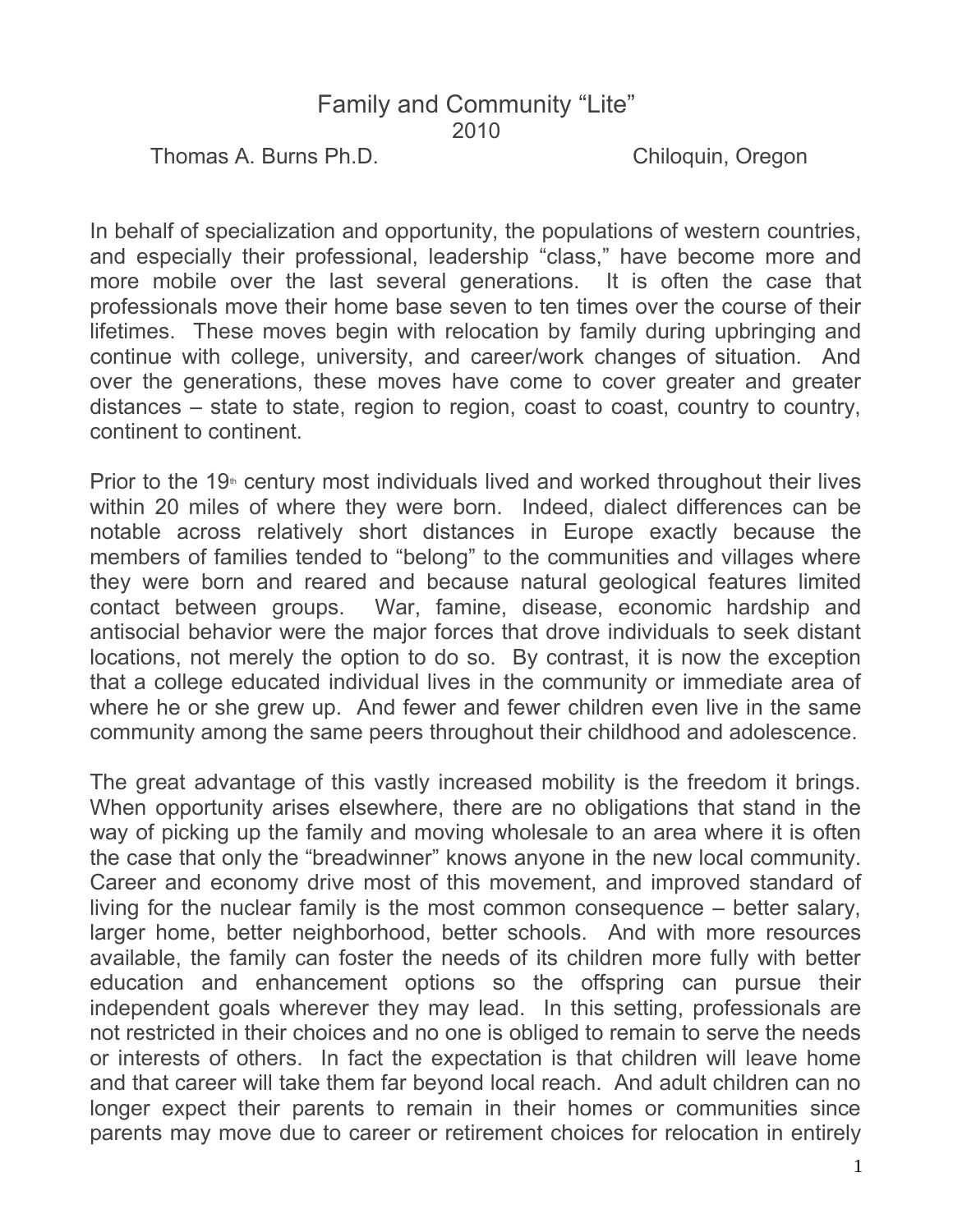different areas of the country or world. Indeed, retirement has come to be associated with a significant move for a great many professionals.

Great Freedom - - - But! There are losses associated with this freedom. Family is reduced to the nuclear unit of parents and their children instead of the larger extended family of surrounding siblings, aunts and uncles and cousins and grandparents. The individual family is mostly on its own to face all challenges without being able to rely in any immediate way on the advice, input, assistance and resources of other extended family members. The security that extended family provides to buffer economic, health and child rearing problems is greatly reduced in this free and mobile social condition.

While family shrinks in the extent of its influence in the modern setting, community is weakened in the process as well. Mobility is the great mixer bringing people of all different ethnic, linguistic, racial and religious groups into immediate proximity of one another. Diversity and mixing may be a good thing at one level, but it is a very significant impediment when it comes to engendering community. When we add to this picture the fact that intensive agriculture and world commerce and industrialization based on cheap energy accommodate vastly increased human population density, most of this mixing occurs in urban centers where the huge scale of the diverse population is a challenge for humans to identify with as community. Suburbs suggest themselves as an answer to the community need within the urban situation, but they rarely in fact produce community, other than for some children who are brought together through their shared education experience. Adults in their separate homes on separate lots often barely know the names of their neighbors across the street, and they typically share little of their life experience with those around them. Instead they create their own little home-based fiefdom from which they interact with friends defined by limited interest criteria while they await the next career move of the breadwinner[s]. In the modern context, mobility, diversity and size all dictate against the formation of community at the scale that humans have identified with throughout 99.9% of their history.

With another move always looming and with all family responsibility resting on the parents, neither time nor inclination exists for most professional adults to invest in community membership beyond relatively superficial involvement. Families have great freedom, but they are also relatively isolated, and social commitments to mostly newly developed friends lack the detailed knowledge of the other person over time and are discretionary rather than obligatory. In this situation, there is little expectation of being able to depend on others for more than very modest and temporary support.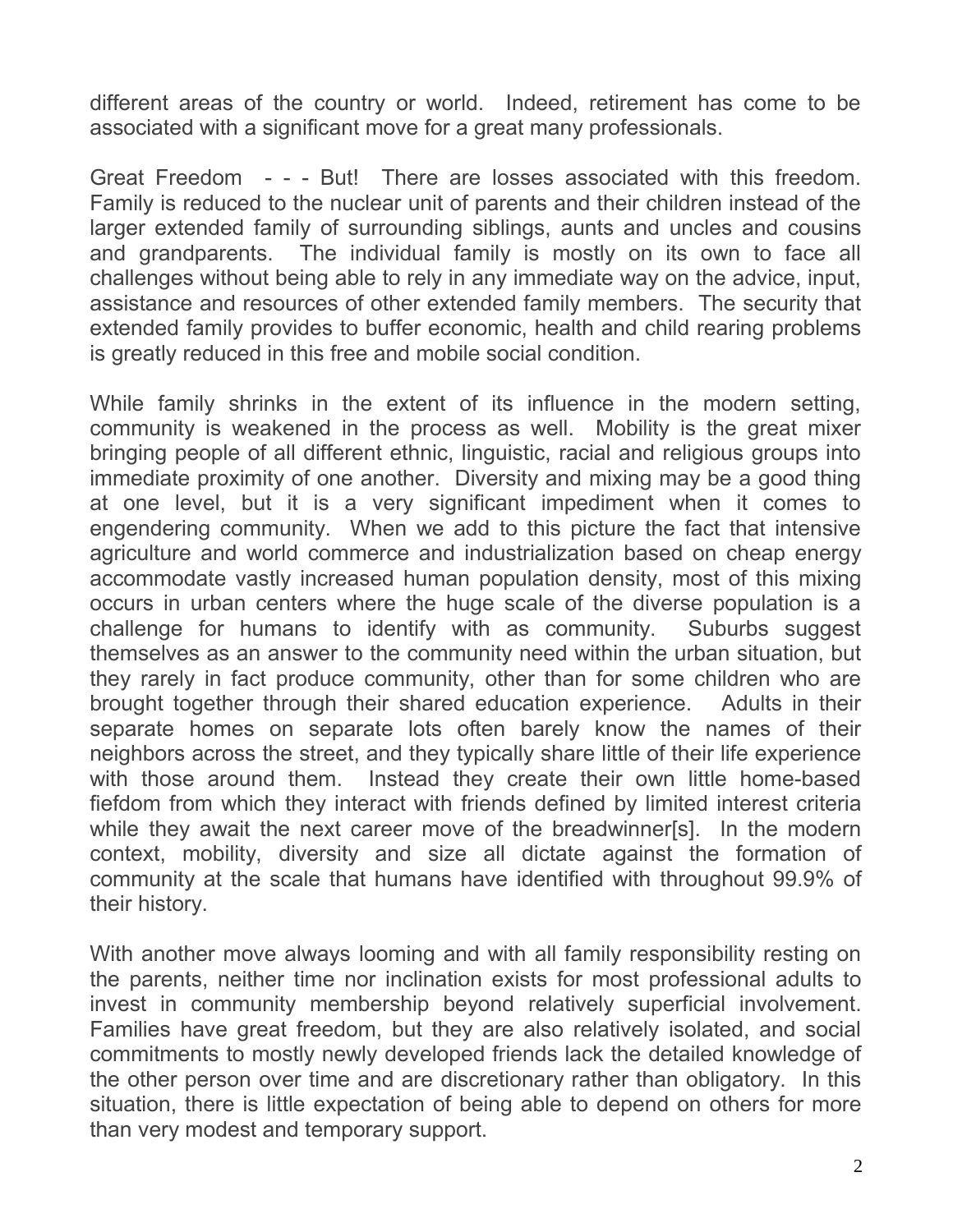Freedom can be exhilarating, but it can also lead to isolation and loneliness! Family and community relieve isolation and provide social connection, assistance, and security, but they bring with them responsibility, obligation and commitment – all obstructions to the full exercise of individual freedom.

The answer for many professionals in the midst of the contrary draws of freedom and social commitment is to retain freedom and to pursue what I call family and community "lite." Family lite takes the form of occasional reunions and visits among parents and siblings a few times a year. These occasions are mostly celebratory in nature with shared outings for a day or two and opportunities to recall and assess common past experiences. The interaction is more intimate than among friends and opinions and advice may be offered, but there is little actual obligation involved. Mostly the family "catches up" on its disparate elements, a kind of gesture toward unified involvement without much actual consequence. Prolonged illness or deaths in the family bring more instrumental interaction, but these occasions are few and focused among the more immediate family members. Family lite is family "at a distance" where interaction is episodic and real commitment is for the most part not sought or tested.

Real family is extended family next door, down the block, across town. This is family where visits are frequent and regular and where members depend on one another for substantial assistance and advice. Many life experiences are shared within the real family network and this network usually exists in a stable sense of place. In the modern setting this real family is on the wane, and family lite is as close as many come to the real family norm that was pervasive for 99.9% of human existence. In this earlier setting, family and clans were tightly knit groups that shared most everything on a daily basis including a recognized territory and a particular geographical home base. Family members were dependent upon one another for their very survival, and obligation, responsibility and commitment were mandatory and more or less absolute. The individual had a place and some freedom for individual expression and achievement, but this freedom was circumscribed by commitment to family and place. Family lite is mostly a modern ritual gesture in the direction of recognizing this human family heritage. From an individual freedom point of view, family lite is the way to go, but there is in fact little real family in it.

In the modern context, community is so weak for most professional couples during the early years of marriage and young family that it rarely achieves even community lite status. Usually, community lite arises once the children are headed for independence and when the expectation is that the parents will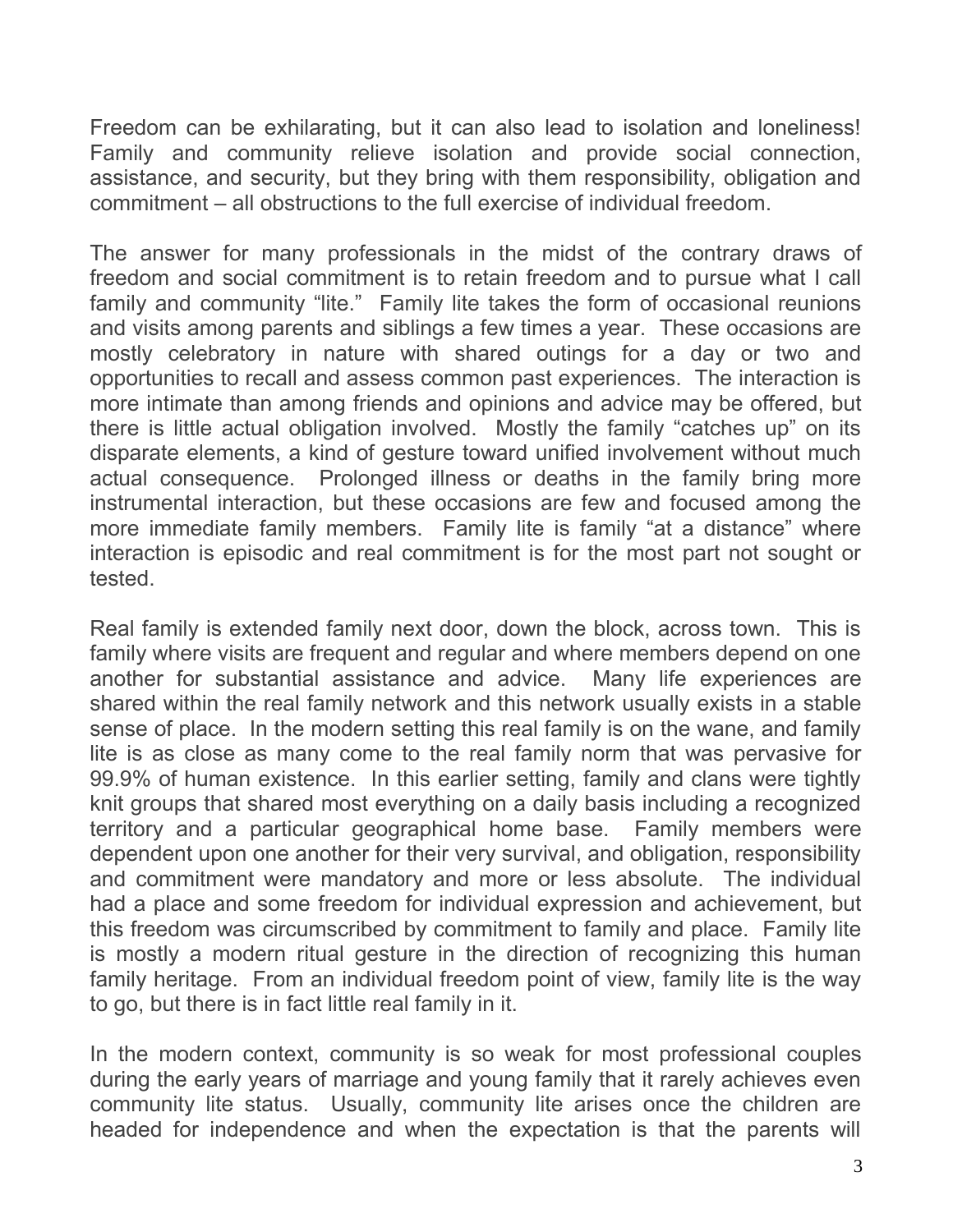remain in their community for some time. Parents, often women before the couple enter retirement, become involved in social service organizations whether secular or religious in nature. Monetary contributions, which are often the extent of community involvement previously, are supplemented at this time with social benefit activity. These activities can become quite extensive in behalf of the whole range of local community needs – food banks, prison release programs, battered women's centers, United Way campaigns, adult literacy programs, adolescent mentoring programs, Habitat for Humanity projects, etc. There is great need for these activities and much social good in achieved through them. But neither individually nor collectively do they often result in real community. Mostly they are efforts to catch those who are most desperate and who are failing to make it in a world where the path to success is defined by the pursuit of individual freedom.

True community is realized in common commitment to work with all others to achieve a full range of shared goals for the duration, most often in a recognizable place or space. Social programs may help individuals recover to the point where they can make this commitment, but they do not themselves generate community. Community lite confuses social and economic assistance with community, and it almost never gets to a real community consequence. And community lite does not require a commitment to real community from those involved in these assistance programs. Community commitment means fundamentally identifying with the collective and its goals and both promoting and participating in activities to reach these goals and persisting for the long term because one regards this community as HOME. Community does not result from a temporary commitment to work with select others on achieving some goals in a place that is just currently where a person lives. Individual community members cannot walk away from real community, but community lite allows for exactly this walk because the person can support and participate in social benefit programs anywhere he or she lives. Community lite is a way to appear committed to community while still permitting the individual the freedom to walk away at any time without significant consequence.

Humans are social animals. Our success as a species is tied to our social orientation which allows for cooperation, which in turn accounts for our individual security. Without a surrounding, committed group of at least extended family size, we are vulnerable for our survival. A worldview that makes individual freedom paramount is aberrant and only possible in the modern setting where community sponsored law and law enforcement support the safety of the individual as he or she moves among relative strangers in "foreign" places. Most individual freedom extremists forget that it is the community that provides the modern umbrella for the freedom they are so avid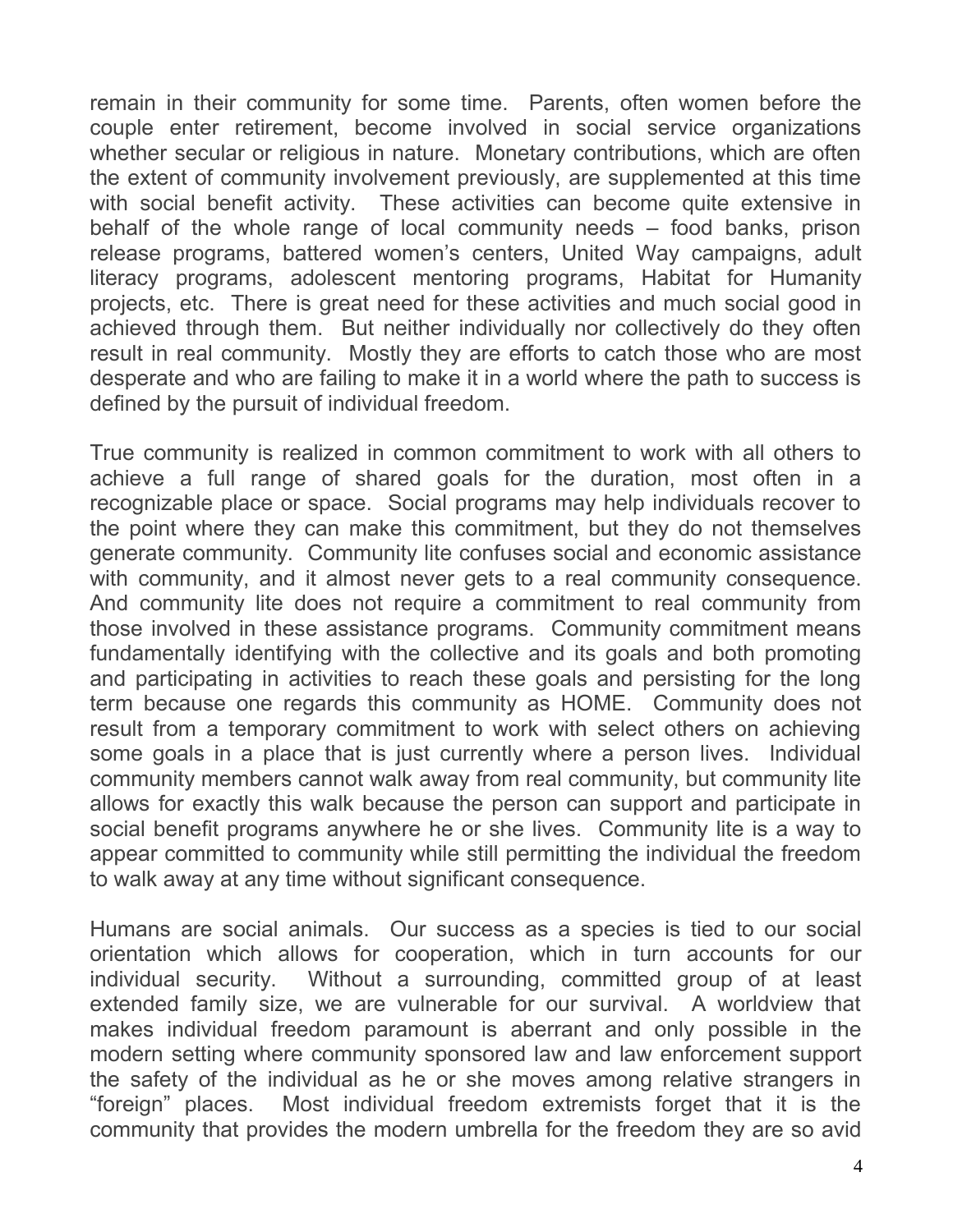in promoting. Rightfully, the privilege of individual freedom only comes together with commitment to this supporting community, the very community these extremists love to hate.

In the traditional setting, extended families often combine in clans and bands, which frequently join together in a tribe that could occupy a territory over a considerable period of time. Sub areas of this tribal territory are more or less assigned to the families, clans and bands. Community is achieved at each level beyond the extended family, but the tribe is usually community in the largest traditional sense. These real human communities begin with real families as their foundations. They share language and common life ways, and their culture connects them to the land in origin legends which identify the source of family, band and tribe in the culture hero's or first ancestor's emergence in a particular local place. Tribal identity is fused to place, and cooperation among families, clans, and bands is essential to survival of the tribe. Real family and real community are the norm, and while individual achievement is recognized and celebrated, it always occurs within the greater commitment to band and tribal identity and community. In this context, personal identity is more a matter of tribal membership than of individual being, a fact reflected in naming where a person is known first by their tribal and family name and secondarily by their personal name – still common in many Asian cultures. Individual freedom does not trump community in the traditional context, and there is no family lite or community lite unless an individual wants to risk being banished.

In the modern context individual freedom reigns to the point where even the nuclear family is under threat with a 50% divorce rate. When the nuclear family is unstable and there is no real surrounding local community, individual identify is all that remains. We are on our own, living in large and diverse metropolises that are very hard for individuals to identify with except in the abstract. Professionals tend to jump from personal identities defined by their individual achievements through identity suggested by family lite, to identity defined by ethnic group or region or nation. All of these higher order notions of community require little direct activity beyond belonging to fraternal organizations, attending national holiday parades, paying taxes, perhaps voting, and "volunteering" for military service. As Americans, many professionals share an abstract, loosely defined social identity that impinges little on their individual freedom. The obligations of being an American or a southerner or a Texan are really minimal, but we often invest a lot of significance in these labels as if we want to claim the benefits of belonging to a real community. National patriotism is more an ideal than a reality, a fact reflected in community within national military service, which relies more on creating identity defined by the obligations of the extended